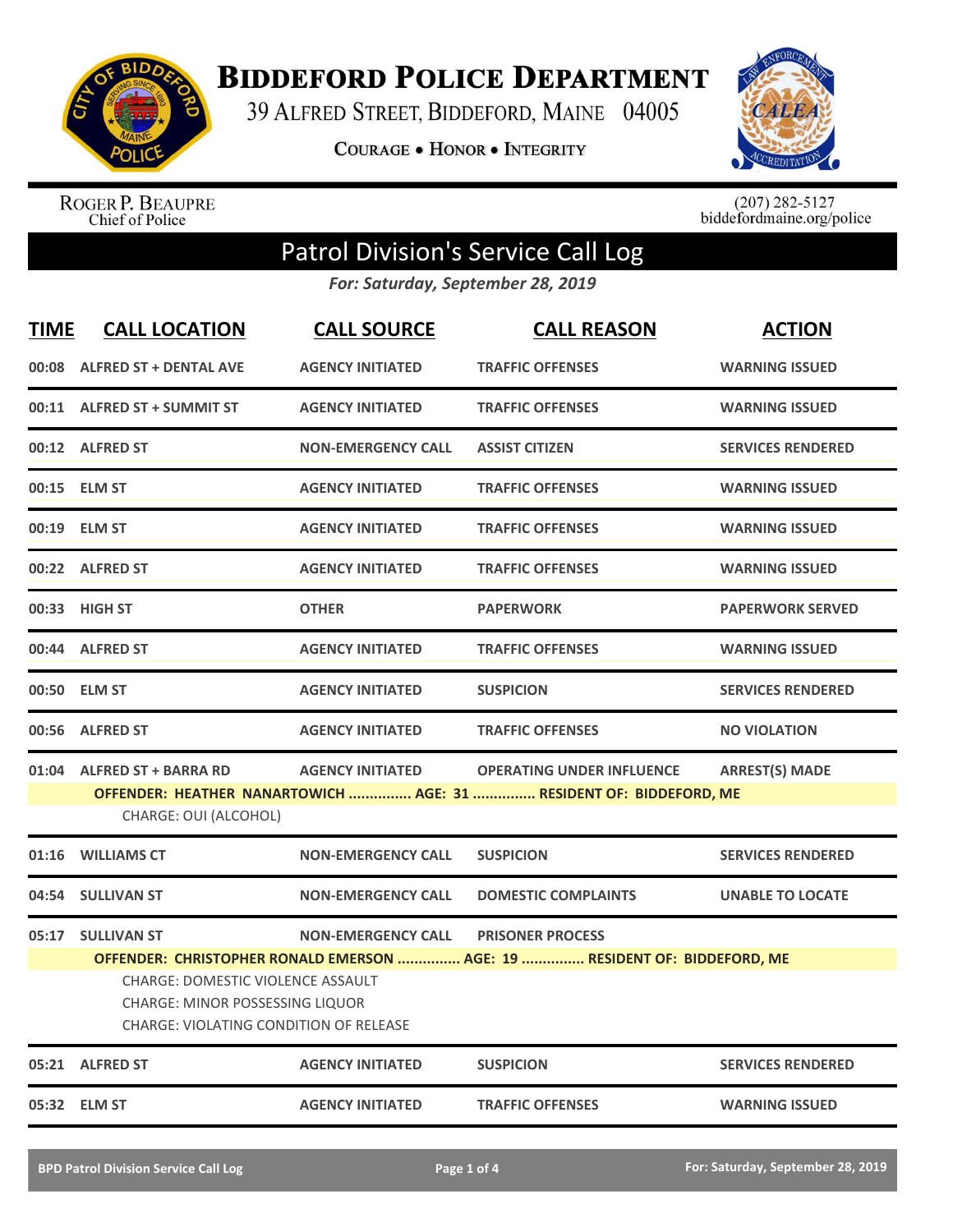| <b>TIME</b> | <b>CALL LOCATION</b>                                     | <b>CALL SOURCE</b>        | <b>CALL REASON</b>                                                                           | <b>ACTION</b>                |
|-------------|----------------------------------------------------------|---------------------------|----------------------------------------------------------------------------------------------|------------------------------|
|             | 06:39 ELM ST                                             | <b>E-911 CALL</b>         | <b>ANIMAL COMPLAINT</b>                                                                      | <b>NEGATIVE CONTACT</b>      |
|             | 07:10 CHERRYFIELD AVE                                    | <b>AGENCY INITIATED</b>   | <b>PAPERWORK</b>                                                                             | <b>PAPERWORK NOT SERVED</b>  |
| 07:26       | WEST ST + ELM ST                                         | <b>AGENCY INITIATED</b>   | <b>TRAFFIC OFFENSES</b>                                                                      | <b>WARNING ISSUED</b>        |
|             | 07:52 ALFRED ST                                          | <b>AGENCY INITIATED</b>   | <b>TRAFFIC OFFENSES</b>                                                                      | <b>WARNING ISSUED</b>        |
|             | 08:03 ALFRED ST<br><b>CHARGE: ATTACHING FALSE PLATES</b> | <b>AGENCY INITIATED</b>   | <b>TRAFFIC OFFENSES</b><br>OFFENDER: ROBERT FRED JONES  AGE: 52  RESIDENT OF: FARMINGTON, NH | <b>CITATION ISSUED</b>       |
|             | 08:05 TOWN LINE RD                                       | <b>NON-EMERGENCY CALL</b> | <b>CRIMINAL MISCHIEF</b>                                                                     | <b>SERVICES RENDERED</b>     |
| 08:43       | <b>GREEN ST</b>                                          | <b>E-911 CALL</b>         | 911 MISUSE                                                                                   | <b>NEGATIVE CONTACT</b>      |
|             | 08:57 DIGITAL DR                                         | <b>AGENCY INITIATED</b>   | <b>ANIMAL COMPLAINT</b>                                                                      | <b>NEGATIVE CONTACT</b>      |
|             | 09:10 POOL ST                                            | <b>AGENCY INITIATED</b>   | <b>TRAFFIC OFFENSES</b>                                                                      | <b>WARNING ISSUED</b>        |
| 09:20       | <b>GRAHAM ST</b>                                         | <b>NON-EMERGENCY CALL</b> | <b>SUSPICION</b>                                                                             | <b>SERVICES RENDERED</b>     |
|             | 09:23 POOL ST + HEDLEY REYNOLDS W AGENCY INITIATED       |                           | <b>TRAFFIC OFFENSES</b>                                                                      | <b>WARNING ISSUED</b>        |
|             | 09:31 PRECOURT ST + ELM ST                               | <b>AGENCY INITIATED</b>   | <b>TRAFFIC OFFENSES</b>                                                                      | <b>VSAC ISSUED</b>           |
|             | 09:42 GRAHAM ST                                          | <b>E-911 CALL</b>         | ATTEMPTED/THREATENED SUICIDE SERVICES RENDERED                                               |                              |
|             | 09:48 WEST ST                                            | <b>AGENCY INITIATED</b>   | <b>TRAFFIC OFFENSES</b>                                                                      | <b>WARNING ISSUED</b>        |
|             | 09:51 ST MARYS ST                                        | <b>NON-EMERGENCY CALL</b> | <b>THEFT</b>                                                                                 | <b>REPORT TAKEN</b>          |
|             | <b>10:05 RIVER RD</b>                                    | <b>RADIO</b>              | <b>ANIMAL COMPLAINT</b>                                                                      | <b>SERVICES RENDERED</b>     |
|             | 10:07 RIVER RD                                           | <b>AGENCY INITIATED</b>   | <b>ANIMAL COMPLAINT</b>                                                                      | <b>SERVICES RENDERED</b>     |
|             | 10:29 MAINE TPKE                                         | E-911 CALL                | 911 MISUSE                                                                                   | <b>REFERRED OTHER AGENCY</b> |
|             | 10:40 ALFRED ST                                          | <b>AGENCY INITIATED</b>   | <b>TRAFFIC OFFENSES</b>                                                                      | <b>VSAC ISSUED</b>           |
|             | 10:44 GUINEA RD                                          | <b>E-911 CALL</b>         | <b>SUSPICION</b>                                                                             | <b>SERVICES RENDERED</b>     |
|             | 10:45 POOL ST + WEST ST                                  | <b>RADIO</b>              | <b>ANIMAL COMPLAINT</b>                                                                      | <b>SERVICES RENDERED</b>     |
|             | 11:04 ELM ST                                             | <b>AGENCY INITIATED</b>   | <b>TRAFFIC OFFENSES</b>                                                                      | <b>WARNING ISSUED</b>        |
|             | 11:11 ELM ST + JANELLE ST                                | <b>AGENCY INITIATED</b>   | <b>TRAFFIC OFFENSES</b>                                                                      | <b>WARNING ISSUED</b>        |
|             | 11:30 MARINER WAY                                        | <b>WALK-IN AT STATION</b> | <b>ALL OTHER</b>                                                                             | <b>SERVICES RENDERED</b>     |
|             | 11:34 SHOPS WAY                                          | <b>E-911 CALL</b>         | 911 MISUSE                                                                                   | <b>NO ACTION REQUIRED</b>    |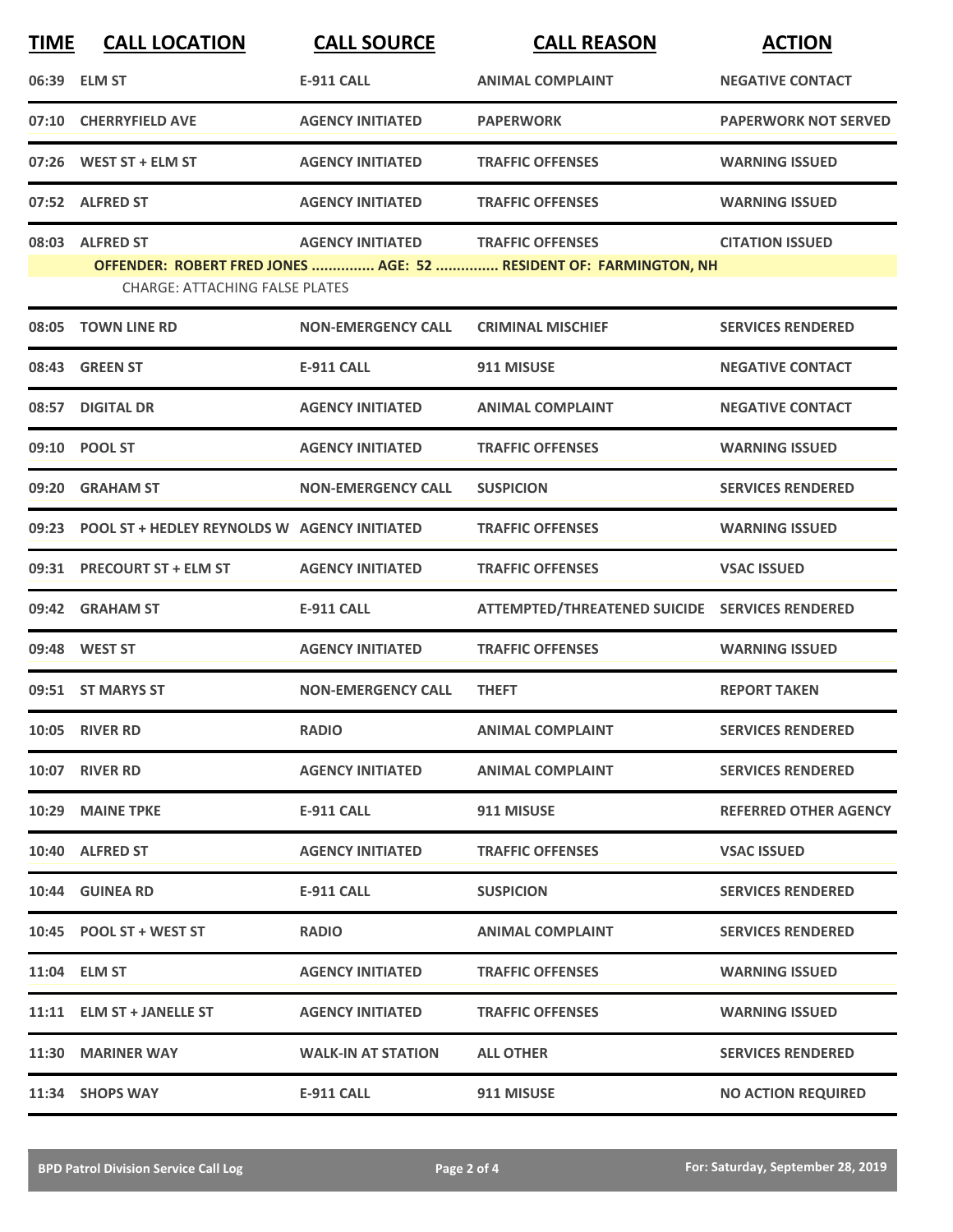| <b>TIME</b> | <b>CALL LOCATION</b>                                        | <b>CALL SOURCE</b>                               | <b>CALL REASON</b>               | <b>ACTION</b>                |
|-------------|-------------------------------------------------------------|--------------------------------------------------|----------------------------------|------------------------------|
|             | 11:39 PRECOURT ST + MOUNTAIN RD                             | <b>AGENCY INITIATED</b>                          | <b>TRAFFIC OFFENSES</b>          | <b>VSAC ISSUED</b>           |
|             | 11:43 ELM ST                                                | <b>NON-EMERGENCY CALL</b>                        | <b>DISTURBANCE / NOISE</b>       | <b>SERVICES RENDERED</b>     |
|             | 11:56 GRAHAM ST                                             | <b>NON-EMERGENCY CALL</b>                        | <b>ALL OTHER</b>                 | <b>SERVICES RENDERED</b>     |
|             | 12:17 ALFRED ST                                             | <b>AGENCY INITIATED</b>                          | <b>TRAFFIC OFFENSES</b>          | <b>VSAC ISSUED</b>           |
|             | 12:17 ALFRED ST                                             | <b>AGENCY INITIATED</b>                          | <b>ALL OTHER</b>                 | <b>NO ACTION REQUIRED</b>    |
|             | 12:31 ALFRED ST + ANDREWS RD                                | <b>AGENCY INITIATED</b>                          | <b>TRAFFIC OFFENSES</b>          | <b>VSAC ISSUED</b>           |
|             | 12:34 POOL ST                                               | <b>AGENCY INITIATED</b>                          | <b>TRAFFIC OFFENSES</b>          | <b>WARNING ISSUED</b>        |
|             | 12:39 ELM ST                                                | <b>NON-EMERGENCY CALL</b>                        | <b>THEFT</b>                     | <b>CITATION ISSUED</b>       |
|             | OFFENDER: JUVENILE - D  AGE: 13  RESIDENT OF: BIDDEFORD, ME |                                                  |                                  |                              |
|             |                                                             | CHARGE: THEFT BY UNAUTHORIZED TAKING OR TRANSFER |                                  |                              |
|             | 12:39 HILL ST + VINCENT AVE                                 | <b>E-911 CALL</b>                                | <b>CRIM THREAT / TERRORIZING</b> | <b>NEGATIVE CONTACT</b>      |
|             | 12:41 QUIMBY ST                                             | <b>NON-EMERGENCY CALL</b>                        | <b>JUVENILE OFFENSES</b>         | <b>SERVICES RENDERED</b>     |
|             | 13:54 HILL ST + WILLETT ST                                  | <b>AGENCY INITIATED</b>                          | <b>TRAFFIC OFFENSES</b>          | <b>VSAC ISSUED</b>           |
|             | 13:57 CUTTS ST + BRADBURY ST                                | <b>NON-EMERGENCY CALL</b>                        | <b>CRIMINAL MISCHIEF</b>         | <b>SERVICES RENDERED</b>     |
|             | 14:00 BERNARD AVE                                           | <b>AGENCY INITIATED</b>                          | <b>ANIMAL COMPLAINT</b>          | <b>SERVICES RENDERED</b>     |
|             | <b>14:10 HILL ST</b>                                        | <b>AGENCY INITIATED</b>                          | <b>TRAFFIC OFFENSES</b>          | <b>WARNING ISSUED</b>        |
|             | 14:17 MARINER WAY                                           | <b>E-911 CALL</b>                                | 911 MISUSE                       | <b>UNFOUNDED</b>             |
|             | 14:42 GRAHAM ST                                             | <b>NON-EMERGENCY CALL</b>                        | <b>SUSPICION</b>                 | <b>BUILDING CHECK/SECURE</b> |
|             | 14:46 BARRA RD                                              | <b>NON-EMERGENCY CALL</b>                        | <b>DISTURBANCE / NOISE</b>       | <b>SERVICES RENDERED</b>     |
|             | 14:46 ALFRED ST + BARRA RD                                  | <b>E-911 CALL</b>                                | <b>DISTURBANCE / NOISE</b>       | <b>REPORT TAKEN</b>          |
|             | 15:00 HILL ST                                               | E-911 CALL                                       | 911 MISUSE                       | <b>SERVICES RENDERED</b>     |
|             | 15:04 BIRCH ST                                              | <b>WALK-IN AT STATION</b>                        | <b>ARTICLES LOST/FOUND</b>       | <b>SERVICES RENDERED</b>     |
|             | 15:05 PINE ST                                               | <b>E-911 CALL</b>                                | 911 MISUSE                       | <b>NEGATIVE CONTACT</b>      |
|             | 15:20 ALFRED ST                                             | <b>NON-EMERGENCY CALL</b>                        | <b>INTEL</b>                     | <b>NEGATIVE CONTACT</b>      |
|             | 15:33 HILL ST                                               | <b>NON-EMERGENCY CALL</b>                        | <b>SUSPICION</b>                 | <b>NEGATIVE CONTACT</b>      |
|             | 15:54 BIRCH ST                                              | <b>NON-EMERGENCY CALL</b>                        | <b>WARRANT ARREST</b>            | <b>NEGATIVE CONTACT</b>      |
|             | 15:55 SUMMER ST                                             | <b>NON-EMERGENCY CALL</b>                        | <b>ALL OTHER</b>                 | <b>NO ACTION REQUIRED</b>    |